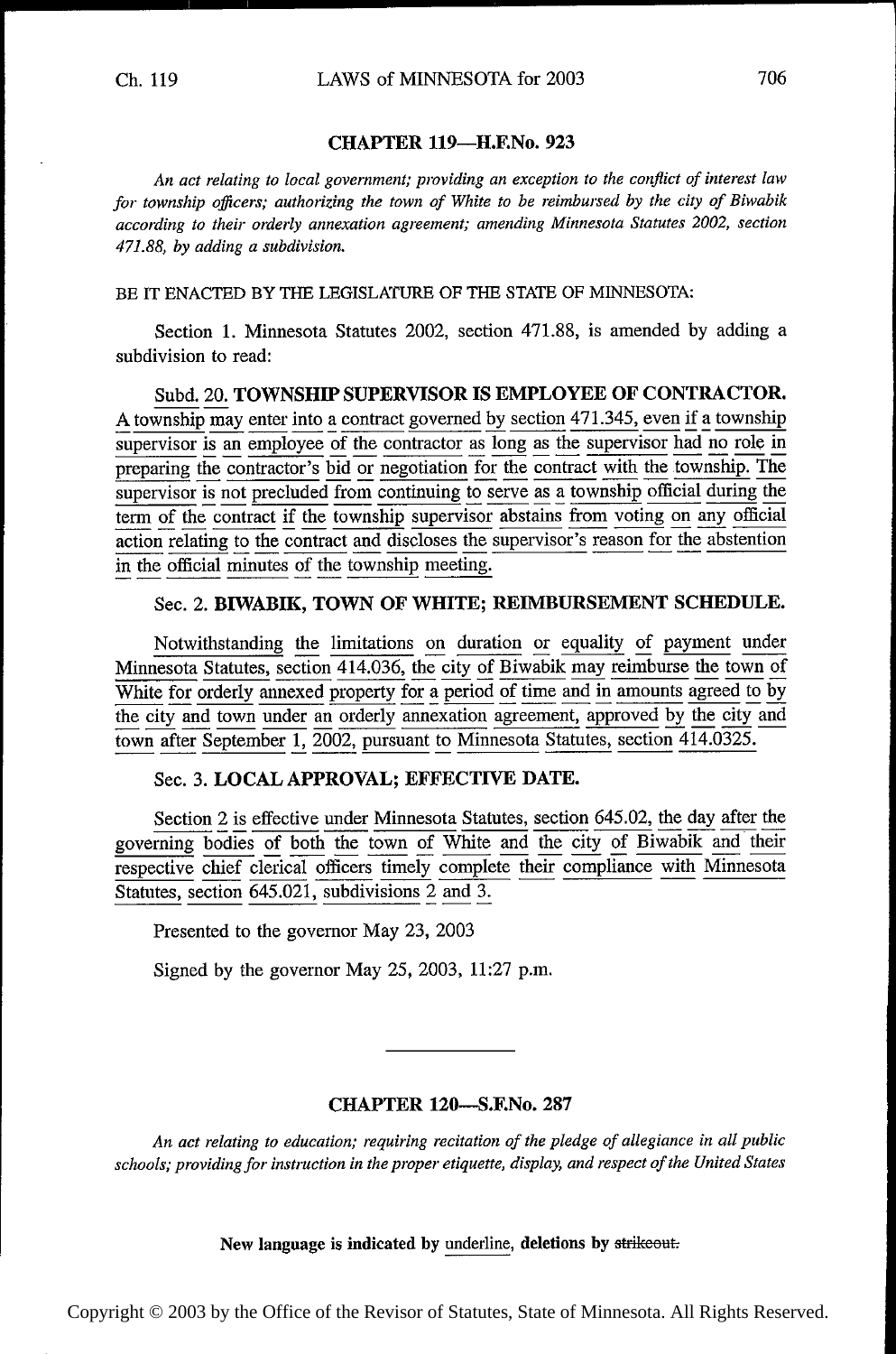flag; amending Minnesota Statutes 2002, sections 121A.11, by adding subdivisions; 124D.10, subdivision 8.

BE IT ENACTED BY THE LEGISLATURE OF THE STATE OF MINNESOTA:

Section 1. Minnesota Statutes 2002, section 121A.1l, is amended by adding a subdivision to read:

Subd. 3. PLEDGE OF ALLEGIANCE. (a) All public and charter school ints shall recite the pledge of allegiance to the flag of the United States of America students shall recite the pledge of allegiance to the  $\overline{\text{flag}}$  of the United States of America<br>one or more times each week. The recitation shall be conducted: one or more times each week. The recitation shall be conducted:

(1) by each individual classroom teacher or me teacher's surrogate; or

 $(2)$  over a school intercom system by a person designated by the school principal or other person having administrative control over the school.

A local school board or a charter school board of directors may annually, by majority vote, waive this requirement.

(b) Any student or teacher may decline to participate in recitation of the pledge.<br>(c) A school district or charter school that has a student handbook or school policy

 $(c)$  A school district or charter school that has a student handbook or school policy guide must include a statement that anyone who does not wish to participate in reciting the pledge of allegiance for any personal reasons may elect not to do so and that students must respect another person's right to make that choice.

(d) A local school board or a charter school board of directors that waives the requirement to recite the pledge of allegiance under paragraph  $(a)$  may adopt a district or school policy regarding the reciting of the pledg

EFFECTIVE DATE. Paragraphs (a), (b), and (d) are effective for the 2003-2004 school year and later. Paragraph (c) is effective for the 2004-2005 school year and later.

Sec. 2. Minnesota Statutes 2002, section 12lA.11, is amended by adding a subdivision to read:

Subd. 4. INSTRUCTION. Unless the requirement in subdivision 3 is waived by a majority vote of the school board, a school district must instruct students in the proper etiquette toward, correct display of, and respect for the flag, and in patriotic exercises.

**EFFECTIVE DATE.** This section is effective for instruction beginning in the 2003-2004 school year and later.

Sec. 3. Minnesota Statutes 2002, section 124D.10, subdivision 8, is amended to read:

Subd. 8. STATE AND LOCAL REQUIREMENTS. (a) A charter school shall meet all applicable state and local health and safety requirements.

(b) A school sponsored by a school board may be located in any district, unless the school board of the district of the proposed location disapproves by written resolution.

New language is indicated by underline, deletions by strikeout.